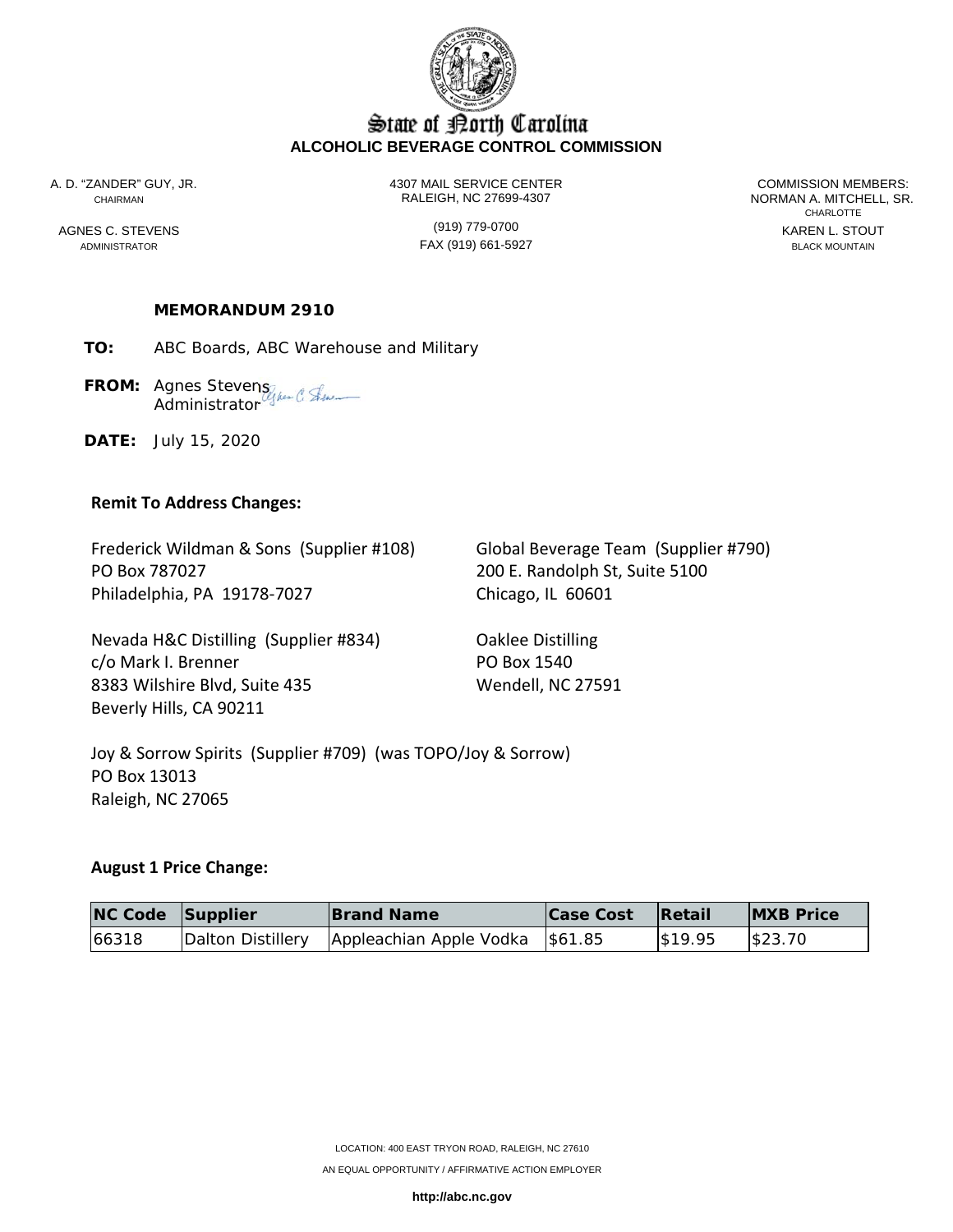# **Listing Changes:**

These products moved from Special Packages to regular listings.

|       | Old Code New Code Supplier |                   | <b>Brand Name</b>          | <b>IRBP</b>                       |      | Size Filing Type |
|-------|----------------------------|-------------------|----------------------------|-----------------------------------|------|------------------|
| 19766 | 66264                      | Lonerider Spirits | Lonerider American Dry Gin | S22.95 .75L Listed                |      |                  |
| 19767 | 66265                      | Lonerider Spirits | Lonerider White Rum        | $\frac{1}{2}$ \$24.95 .75L Listed |      |                  |
| 19768 | 66266                      | Lonerider Spirits | Lonerider Vodka            | \$17.95                           | .75L | Listed           |

The following product moved from Special Order to Listed.

| <b>NC Code</b> | Supplier                  | <b>Brand Name</b> | <b>RBP</b> | Size  | <b>Filing Type</b> |
|----------------|---------------------------|-------------------|------------|-------|--------------------|
| 19705          | <b>Associated Brewing</b> | Joia Greyhound    | \$11.95    | 1.42L | lListed            |

The following product moved from Listed to Special Order.

| <b>NC Code Supplier</b> | <b>Brand Name</b>                                                                   |  | <b>RBP</b> Size Filing Type |
|-------------------------|-------------------------------------------------------------------------------------|--|-----------------------------|
| 66246                   | Seventy Eight C Spirits 78 C Spirits Jalapeno Limoncello \$19.95 375L Special Order |  |                             |

# **Supplier Changes Effective Immediately:**

|       | <b>NC Code New Supplier Brand Name</b> |                                                  | <b>IRBP</b> |                           | Size Filing Type New Broker |
|-------|----------------------------------------|--------------------------------------------------|-------------|---------------------------|-----------------------------|
| 20914 | <b>Davos Brands</b>                    | Balcones Texas Pot Still Bourbon   \$29.95   75L |             | <b>Christmas</b>          | <b>ISGWS - ACES</b>         |
| 31256 | Davos Brands                           | Balcones Texas Single Malt (BTB) \$52.95 75L     |             | Special Order SGWS - ACES |                             |

|       | <b>NC Code New Supplier</b> | <b>Brand Name</b>    | <b>IRBP</b> | Size | <b>Filing Type</b> | <b>Broker</b>         |
|-------|-----------------------------|----------------------|-------------|------|--------------------|-----------------------|
| 40504 | Local Choice Spirits        | Striped Gin          | \$40.35     | .75L | Special Order      | <b>ABC Commission</b> |
| 44253 | Local Choice Spirits        | <b>Striped Vodka</b> | \$39.45     | .75L | Special Order      | <b>ABC</b> Commission |
| 47461 | Local Choice Spirits        | Striped Spiced Rum   | \$39.45     | .75L | Special Order      | <b>ABC</b> Commission |
| 47462 | <b>Local Choice Spirits</b> | <b>Striped Rum</b>   | \$39.45     | .75L | Special Order      | <b>ABC</b> Commission |

|       | <b>NC Code New Supplier</b>                              | <b>Brand Name</b> | <b>RBP</b> |       | Size Filing Type Broker |                                       |
|-------|----------------------------------------------------------|-------------------|------------|-------|-------------------------|---------------------------------------|
| 64720 | Park St Imp/ Eastside Distilling Azunia Blanco           |                   | \$45.00    |       |                         | .75L Special Order RNDC - Dogwood Div |
| 65401 | Park St Imp/ Eastside Distilling Azunia Anejo            |                   | \$55.60    | .75L  |                         | Special Order RNDC - Dogwood Div      |
| 65402 | Park St Imp/ Eastside Distilling Azunia Reposado \$50.95 |                   |            | 1.75L |                         | Special Order RNDC - Dogwood Div      |